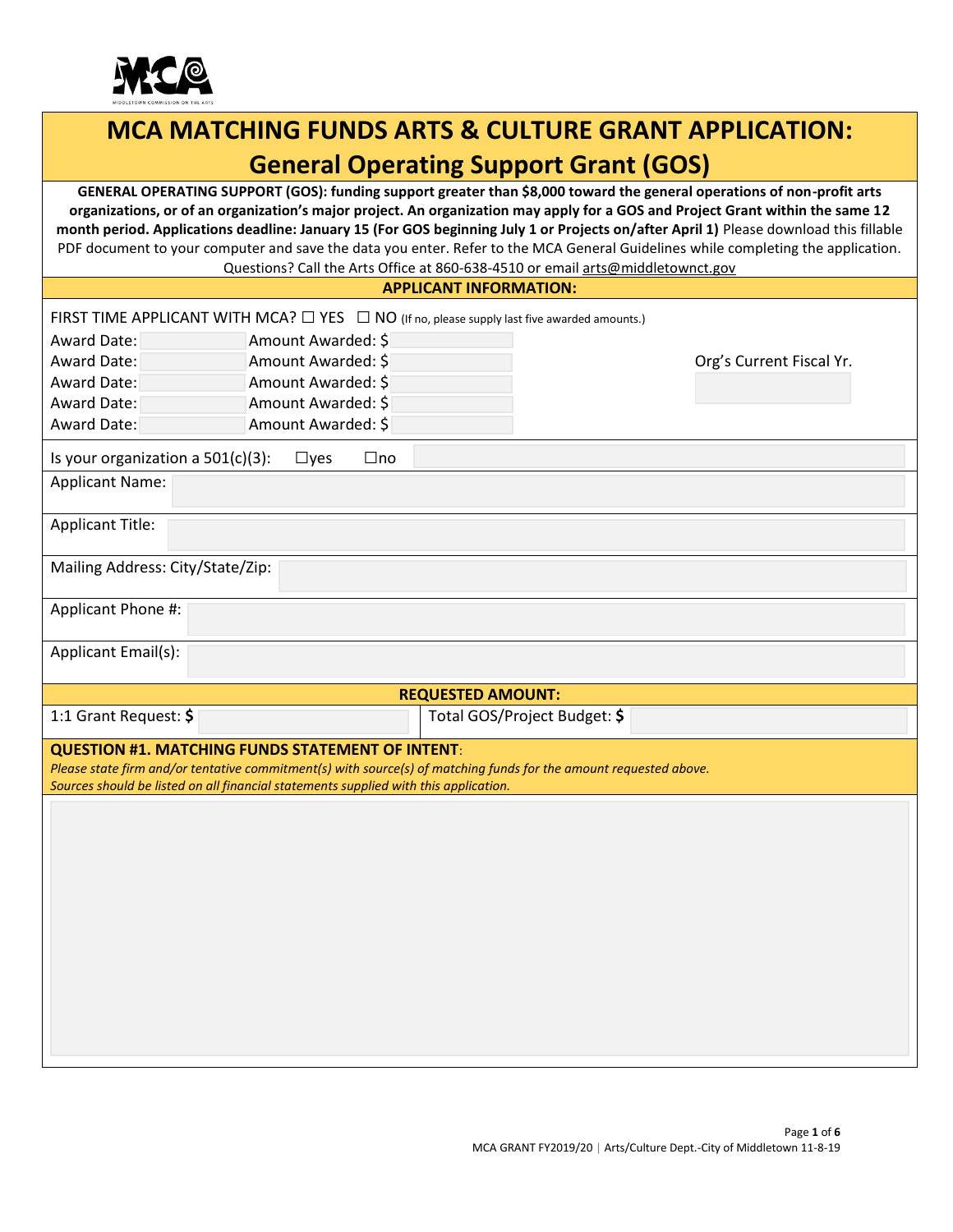

# **QUESTION #2. NARRATIVE AND MISSION STATEMENT:**

*GOS APPLICANTS: Provide a detailed overview of the organization. Describe the quality of the artistic programming including its viability and success. Provide this as an attached document on organization's letterhead!*

# **QUESTION #3. GOS NARRATIVE:**

*GOS APPLICANTS: How would an MCA grant increase the impact of the organization and its mission? What specific items/topics will be financially addressed in your fiscal year with the support of an MCA grant?*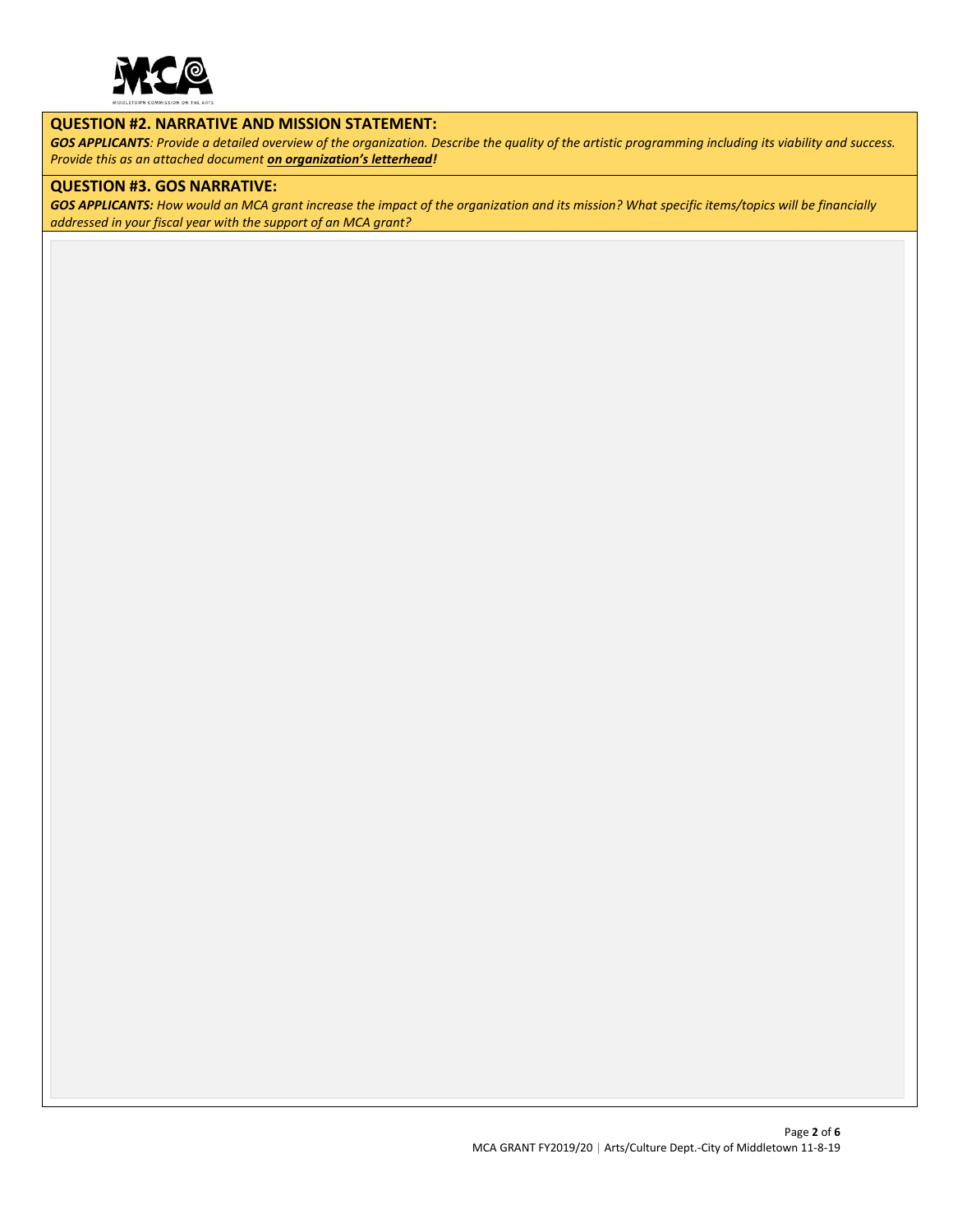

| <b>QUESTION #3. PROJECT &amp; ARTIST NARRATIVE:</b> |  |  |
|-----------------------------------------------------|--|--|
|-----------------------------------------------------|--|--|

*If there is a specific project included in this GOS request, please answer this question. Describe the LEAD ARTIST AND PROJECT'S focus of artistic and cultural nature. What is the vision for this project? How would MCA grant funds be used for the project? Please be specific!*

| Title of Project:                                                                                                               |                       |                                  |                                 | $\Box$ Firm or $\Box$ Tentative |
|---------------------------------------------------------------------------------------------------------------------------------|-----------------------|----------------------------------|---------------------------------|---------------------------------|
| Dates of Project:                                                                                                               |                       |                                  | $\Box$ Firm or $\Box$ Tentative |                                 |
| Location of Project:                                                                                                            |                       |                                  | $\Box$ Firm or $\Box$ Tentative |                                 |
| Participant Involvement:<br>(List titles of participants involved in the project:<br>artistic staff, cast members & volunteers) |                       |                                  | Total<br>#                      |                                 |
| <b>Audience Expectations:</b><br>(Estimated # of audience members)                                                              | Per Presentation<br># |                                  |                                 | <b>Total Audience</b><br>#      |
| <b>Audience Demographic Expectations:</b><br>(Please list the demographics of your intended audience)                           |                       |                                  |                                 |                                 |
| Selling Tickets? □NO                                                                                                            |                       | Selling Program Ads? □NO         |                                 |                                 |
| $\Box$ YES, Ticket Price: \$                                                                                                    |                       | $\Box$ YES, Program Ad Price: \$ |                                 |                                 |
| Will the project take place without MCA funding?                                                                                |                       |                                  |                                 |                                 |
| OR $\Box$ NO If no, briefly explain:<br>$\Box$ YES                                                                              |                       |                                  |                                 |                                 |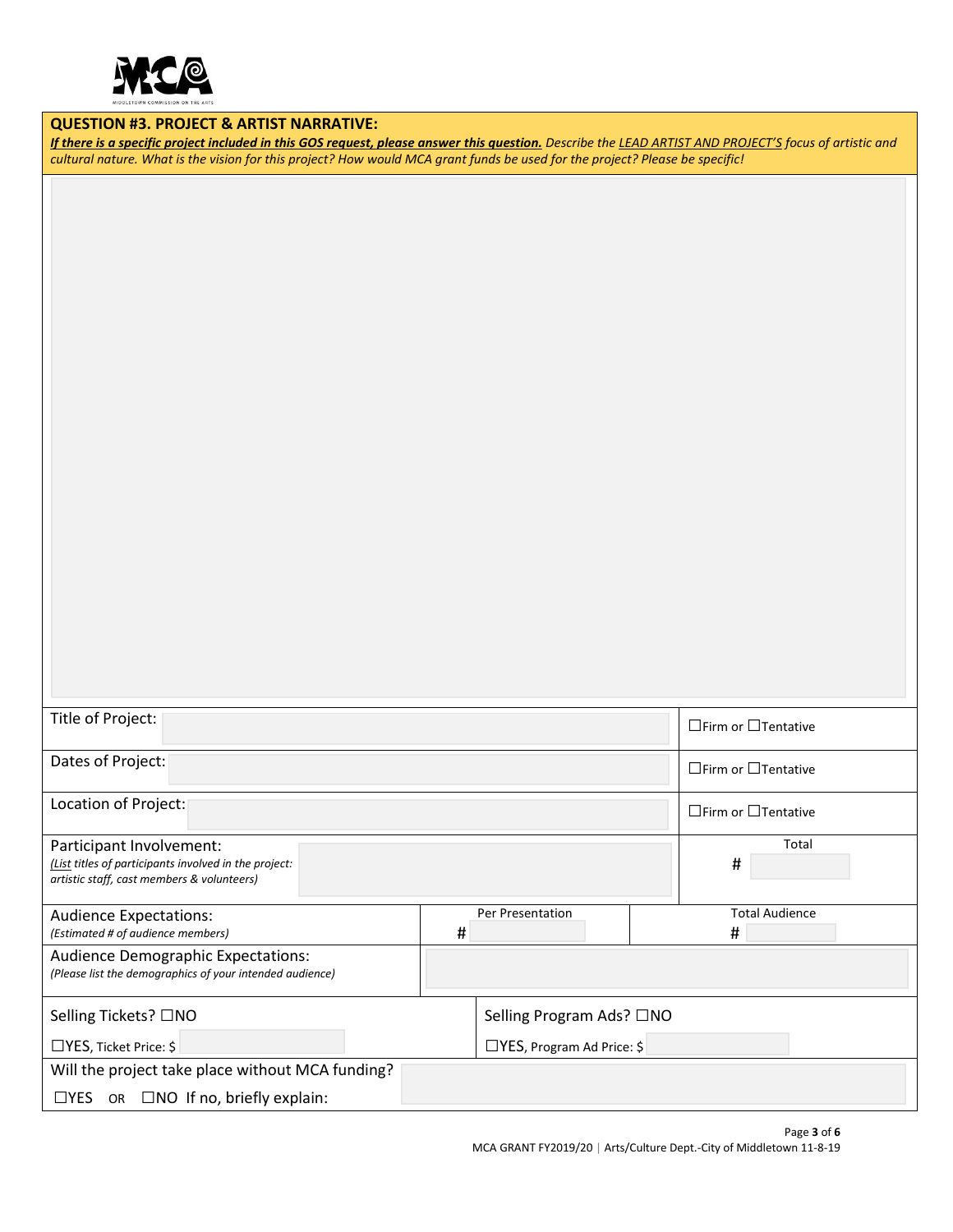

#### **QUESTION #4. PUBLICITY STRATEGY:**

*List all planned methods, marketing tools, website and social media addresses that will be used for advertising your organization and its programming and/or project. Please note: Grant recipients must credit the City of Middletown and the MCA with its official logo on all press releases, posters, print advertising and programs. Grant recipients must also credit the City of Middletown and the MCA on all verbal announcements and broadcasting, according to the grant agreement.*

# **QUESTION #5. COMMUNITY IMPACT:**

*Explain how your organization and its programming will have an impact, provide a unique service, and fulfill an unmet need in the Middletown community.*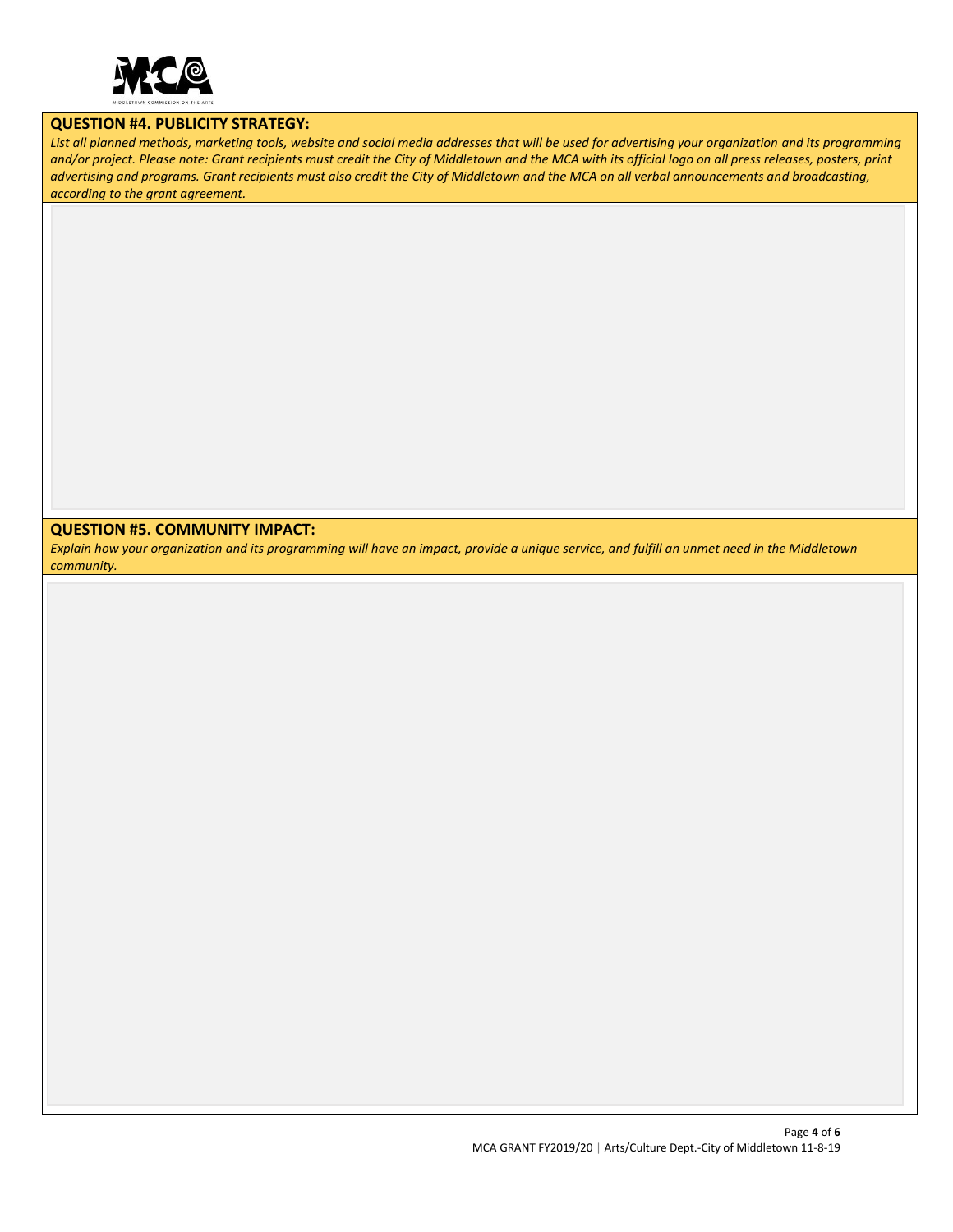

# **MCA GRANT PROGRAM APPLICATION: Budget Form**

*Please enter all financial information that pertains to the specific Project or GOS. In-kind services are not acceptable for matching funds.*

## **APPLICANT/ORGANIZATION NAME:**

#### **INCOME SOURCE FOR PROJECT:**

*Please provide a complete account of the anticipated amounts and sources of funds budgeted for the project or GOS. Examples: Grants, donations, ticket sales, concessions, fundraisers, and misc.*

| <b>MCA</b> Grant Request Amount $\rightarrow$ $\frac{1}{2}$ |  |
|-------------------------------------------------------------|--|
|                                                             |  |
|                                                             |  |
|                                                             |  |
|                                                             |  |
|                                                             |  |
|                                                             |  |
|                                                             |  |
|                                                             |  |
|                                                             |  |
| Total Income for Project \$                                 |  |

#### **EXPENSE PROJECTIONS FOR PROJECT:**

*Please provide a complete account of the anticipated amounts to expend on the project or GOS and how you intend to use the MCA funds. Examples: Admin Salaries, Artist fees, technical staff, rental, marketing/PR, printing, equipment, travel, and misc.*

| Total Expense for Project 5 |  |
|-----------------------------|--|

| <b>IN-KIND CONTRIBUTIONS FOR PROJECT:</b>                                                                                                                                       |  |  |
|---------------------------------------------------------------------------------------------------------------------------------------------------------------------------------|--|--|
| Please provide a list of in-kind services for your project. Examples: Professional services, printing, advertising, space & equipment rental, technical, volunteered labor, and |  |  |
| misc. Please note: In-kind services are not acceptable for matching funds.                                                                                                      |  |  |
|                                                                                                                                                                                 |  |  |
|                                                                                                                                                                                 |  |  |
|                                                                                                                                                                                 |  |  |
|                                                                                                                                                                                 |  |  |
|                                                                                                                                                                                 |  |  |
|                                                                                                                                                                                 |  |  |
| Total In-Kind Projections                                                                                                                                                       |  |  |